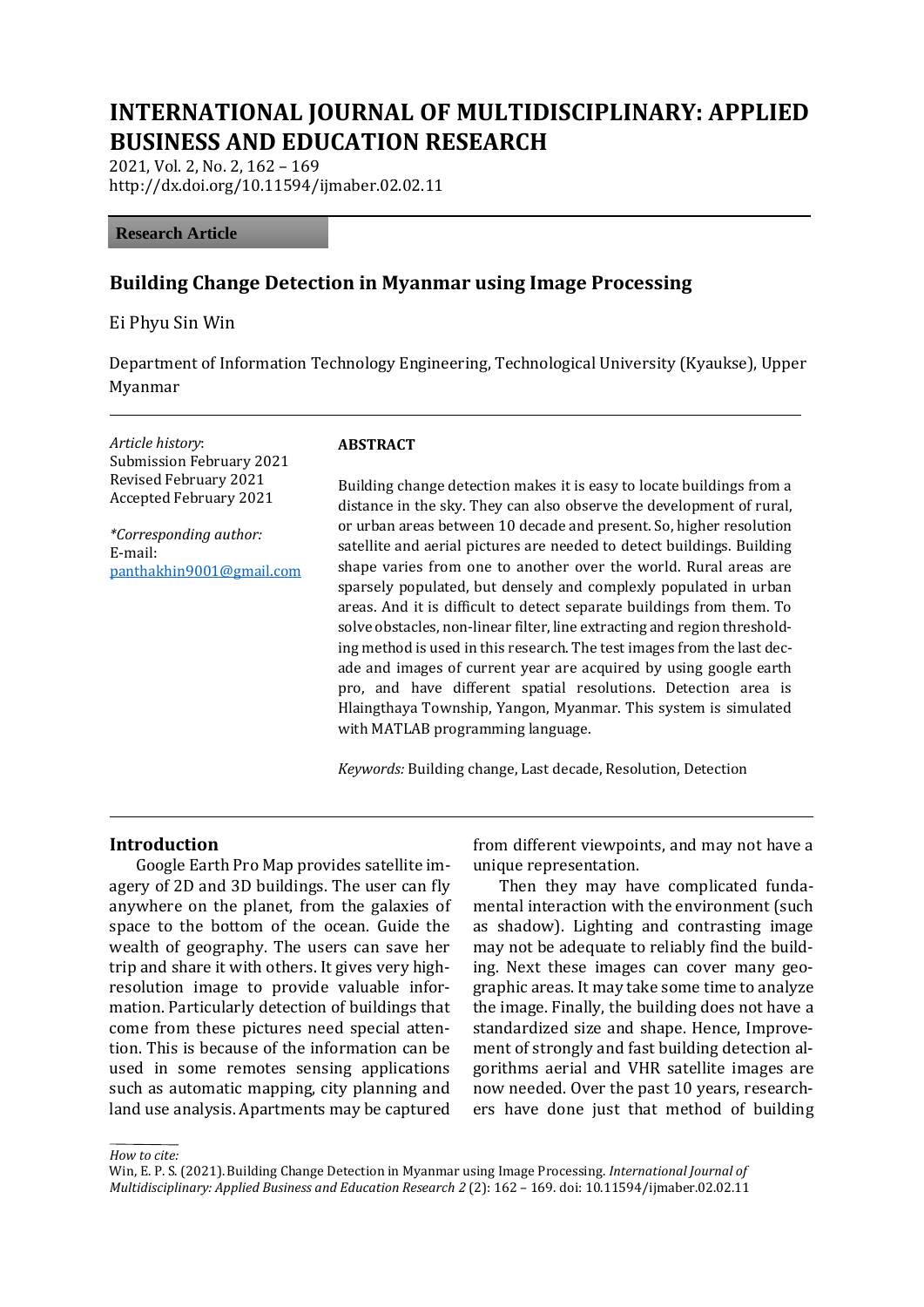detection uses antenna and satellite statue. There are good reviews for detecting buildings in the antenna and satellite images.

FAST Local Feature extraction is used to extract feature such as building, ground, road and shadow. Therefore, it picks each extraction corner pixel as a local feature vector (LFV) coordination. Region masking algorithm is used to detect corner of ROI. The result of region masking is refining probably.

### *Literature Review*

The researchers (Segl and Kaufmann, 2001) described the combination algorithm of supervised shape classification with unsupervised image segmentation. Their methodology provides seeking tiny things as buildings in higher resolution satellite pictures.

The research worker (Molinier *et al.*, 2007) pointed out finding margins of manmade structures in satellite images by training a self-organizing map.

The research author (Gamba *et al.*, 2007) utilized boundary data to obtain the map of an urban area. They pointed out two different classifiers such as boundary and non-boundary data. Then, they mixed the effects to detect urbanization area houses on very high-resolution images.

In these surveys, there is certainly a necessity for a training dataset.

The researcher (Benediktsson *et al*., 2003) applied arithmetic morphological functions to

pull out functional data to discover the area in satellite images.

# **Design and Methodology**



*Figure 1. Proposed System Design*

## *Data Description*

The data point usage for this survey is a Google earth pro data, acquired near Hlaingthaya township in Yangon, Lower Myanmar. This system has in total, five datasets of the same area, most of which are satellite images. All the pictures in the time-series are east using many correlate points (Feb, 2003), enhanced by least squares point matching to achieve geographic information system with sub-pixel measurements (1116 x 632) pixels.

| No. | Source                  | Captured Date | Pixel      |
|-----|-------------------------|---------------|------------|
|     | Google Earth Pro (NASA) | 2-2-2003      | 1116 x 632 |
| 2   | Google Earth Pro (NASA) | 23-2-2007     | 1116 x 632 |
| 3   | Google Earth Pro (NASA) | 19-1-2012     | 1116 x 632 |
| 4   | Google Earth Pro (NASA) | 29-1-2017     | 1116 x 632 |
|     | Google Earth Pro (NASA) | $8-4-2020$    | 1116 x 632 |

These five data sets are acquired at various seasons of the year. Here, differences in lighting and changes in seasons are the main problems in analyzing time series changes.

### *Captured NASA Image*

This system uses Maxar Technologies NASA Image.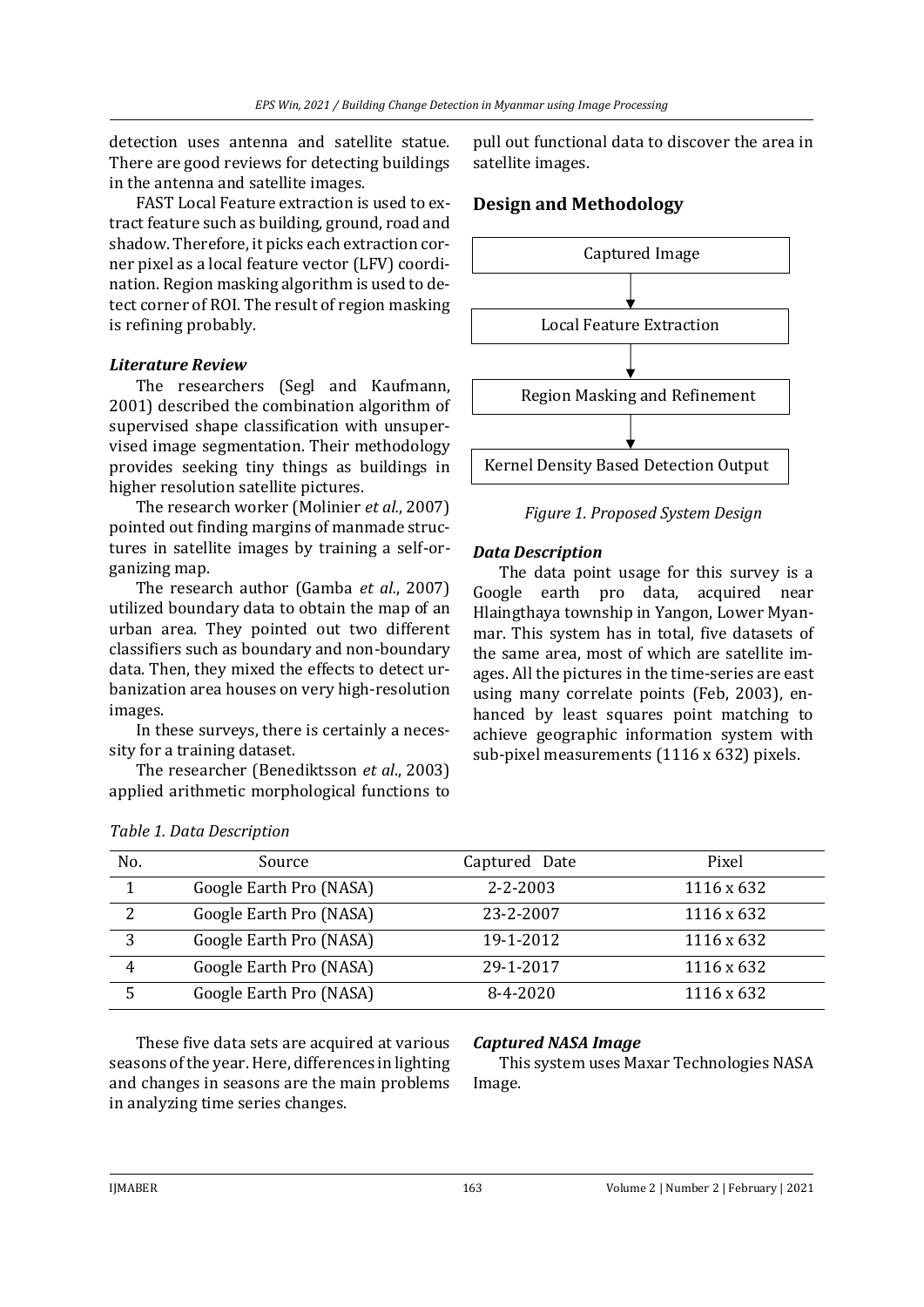

*Figure 2. Image captured Hlaingthaya Township Yangon at 2-2-2003 16◦52' 56.55"N ,96◦03' 18.16" elev27ft eye alt 1922ft*

#### *Local Feature Extraction*

M. Fonte, S. Gautama*.2005* thought the better Harris and Susan corners detectors to get the type of structure in a planet picture.

They decided that the point sensor was not enough. Lonely to provide unique information about the type of structure from the picture. C. Schmid, (2000) on the other hand, the analysis of the system users compared different point detectors for each overall picture in application procedure. They have the best results provided by Harris Corner Detector C. Harris and M. Stephens, (1988). Therefore, the researcher selects firstly to retrieve the LFV. Harris and Stephens referred to point sensors in general Three stages known as Harris corner detector: Gradient the calculation forms a matrix and calculates the eigenvalue. First, they need to calculate the smoothen (using the Gaussian function). Tilt the x and y directions to see a given angle Scale image I (x, y). The smooth gradient filters for the x and y directions as the following;

$$
g_{x}(x,y) = \frac{-x}{2\pi\tau_g^4} \exp\left(-\frac{x^2 + y^2}{2\tau_g^2}\right)
$$
 (1)

$$
g_{y}(x,y) = \frac{-x}{2\pi\tau_g^4} \exp\left(-\frac{x^2 + y^2}{2\tau_g^2}\right)
$$
 (2)

Where  $\tau_{g}$  is the smoothing parameter. The system regards this as unity. Paper and aerial imagery based on the size of NASA images. Then this method is quite strong for this variable, but it must be adapted according to the resolution of the pictures being examined. Next researcher calculates the smooth slope of the image or picture  $P(x, y)$  as

$$
P_x = g_x (x,y) \times P (x,y)
$$
 (3)

$$
P_y = g_y(x,y) \times P(x,y)
$$
 (4)

where  $\times$  stands for 2D convolution operation and  $P(x,y)$  lets a picture or image. The Harris corner relys on estimating a matrix as the following;

$$
T(x,y) = \begin{pmatrix} t_{xx} & t_{xy} \\ t_{yx} & t_{yy} \end{pmatrix}
$$
 (5)

Where  $t_{xx}$ ,  $t_{xy}$  and  $t_{yy}$  are the gradient magnitudes averaged over window D. Harris and Stephens recommended that exact eigenvalue calculation can be escaped by the following equation;

$$
R(A) = |A| - K \operatorname{trace}^2(A) \tag{6}
$$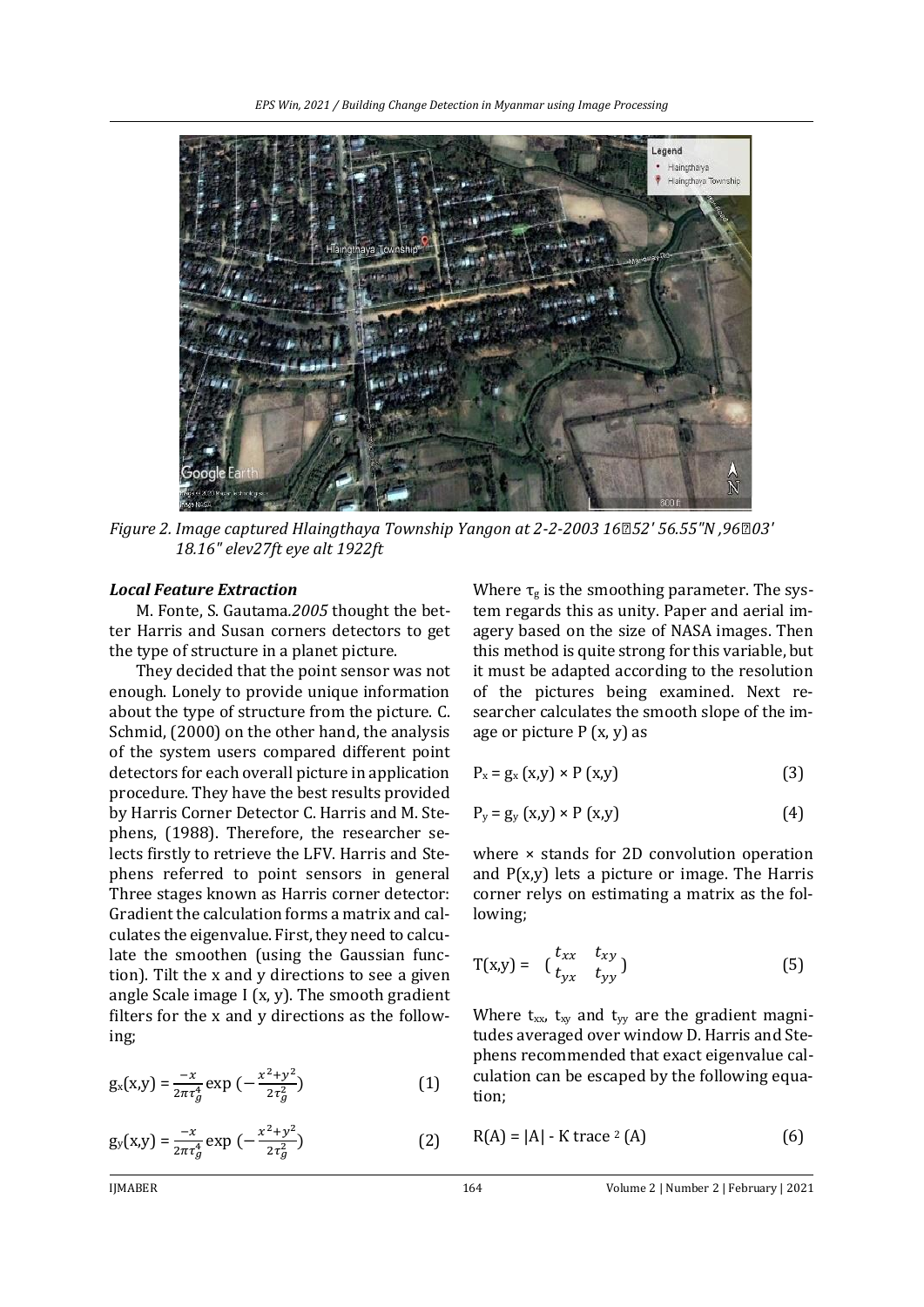where K is a adaptive variable, ranged from 0.04 to 0.15. Harris corner-based LFV as Ƙ is the total number of detected Harris feature. The gradient orientation  $[0(x,y)]$  and magnitude $[M(x,y)]$  for each picture coordinate as the following equation ;

$$
O(x,y) = \arctan\left(\frac{l_y(x,y)}{l_x(x,y)}\right) \tag{7}
$$

$$
M(x,y) = \sqrt{I^2}(x,y) + I^2(x,y)
$$
 (8)

The corner point at coordinate  $(x_i, y_i)$ , the corresponding position is  $\emptyset$  *j* =  $O(x_i, y_i)$ .



*Local Feature Vector using FAST*

The system finally uses FAST method to extract local feature vector. E. Rosten, R. Porter, and T. Drummond recommended (2010) a FAST detection method. Image angle for a quick and reliable method Depends on detection angle, wedge pattern and machine Learning Techniques. That methodology can be easily informed as follows. Below are 16 candidate pixels for adjacent corners. the users checked if there was a series of consecutive pixels Candidate pixel tests are shown as angles. These experiments are made using machine learning techniques to accelerate things up, see for more information on how to do this.









(e)

*Figure 3. Feature extraction of Test Hlaingthaya Township (Different Time) with the same coordination(Ƙ)*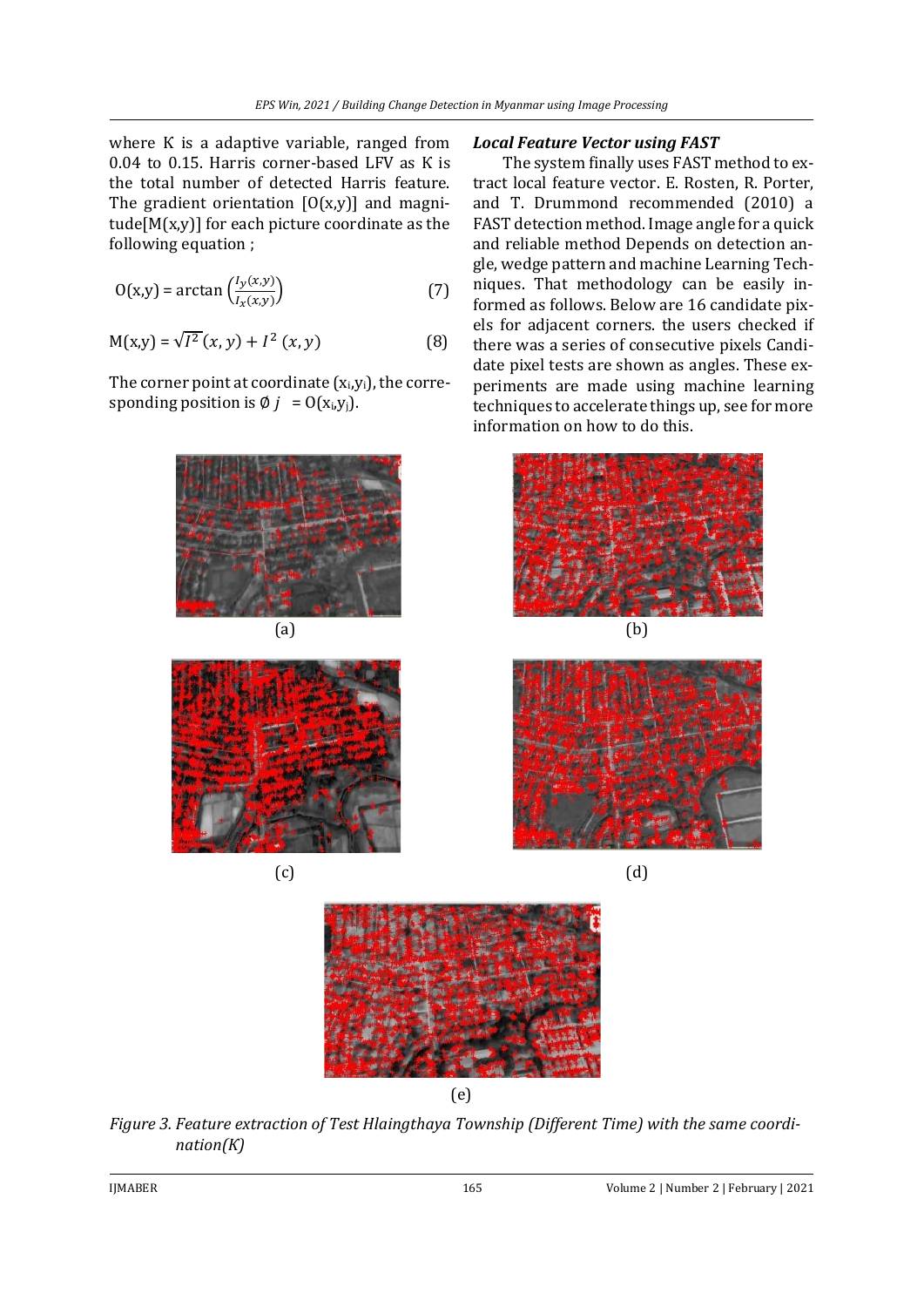## *Region Mask*

Masking is a certain method of image processing. Small "image fragments" and used to edit large images. Masking is a process in various types of image processing such as edge detection, motion detection and noise reduction. Regions of Interest (ROI) are the parts of the image that are filtered or perform other operations. To determine the ROI, create a binary mask. This is a binary image that is the same size as the image you are processing, using pixels whose ROI is set to 1 and all other pixels set to 0. The mask is a binary image. Contains zero and non-zero values. If a mask is applied to another binary or gray image of the same size, all zero pixels in the mask will be set to zero on the exported image. Everything remains unchanged.



*Figure 4. Region Masking of Hlaingthaya Township in Yangon*

### *Probability Refinement of Test Image*

Build Probability Map (BPM) Training example defined as the measure of each pixel belonging to a daily BPM build class that may be inconsistent due to factors such as errors and errors. Omission of heavy snowfall classification by very similar spectral data of the following classes Therefore, we optimized the consistency of all BPMs using both weighting methods, taking into account the smoothness of the spatial boundary and the discontinuity in the height of the transient region

$$
P_f(x,y,t) = \frac{1}{\sum w(x,y,t)} \sum m \sum n \sum_{k=1}^{h} w(m,n,k) P(m,n,t)
$$
...(9)



*Figure 5. Refinement of Test Image*

# *Kernel-Based Building Detection*

Although, local feature vector indicates a building to be detected in the image, our method in detail, the system users start with kernel-based density estimation. Because of the users do not know the total number of buildings This test image uses a variable density based on the nucleus. Method of assessing their detection. As mentioned earlier use regional character vectors ( $\vec{\rm k}_{\rm h}$ ,  $\vec{k}_{\rm g}$ , $\vec{k}_{\rm f}$  and  $\vec{k}_{\rm s}$ ) as observations. Without losing the generality Estimation of vector of general local properties  $k =$  $(x_i, y_i, \theta_i, w_i)$  When I = 1: ..., Ki. This vector gives information about the building. It will be revealed.

Each local feature vector will have its effect as  $\hat{x}$ *i* = *xi* + 0*.5wi* sin( $\theta$ *i*) and  $\hat{y}$ *i* = *yi* + 0*.5wi*  $cos(\theta i)$ .



*Figure 6 Hlaingtharya Township Test image kernel density approximation effects*  for four LFV extraction methods. ( $\vec{k}_h$ ,  $\vec{k}_g$ ,  $\vec{k}_f$  and  $\vec{k}_s$ )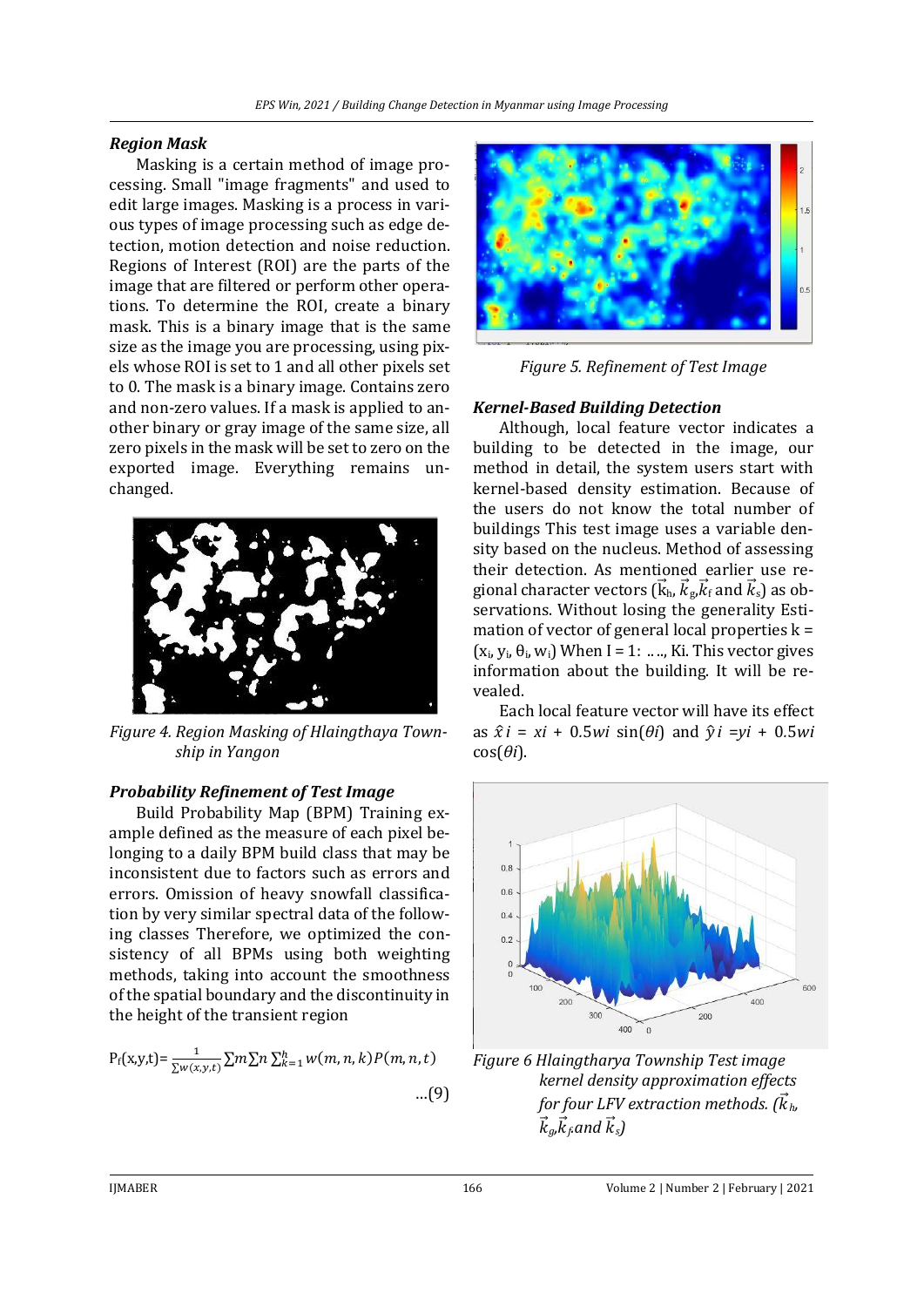For dark buildings, there are several local features based on Harris Corner. The vectors are oriented towards the center of the building. But Local vector of features based on family filtering, the feature vector is directed towards the center of the building.

### **Experimental Results**

In this section, the system user tests building change detection and uses the old time NASA Images shown Table 1 above section. The system data set exists of color NASA pictures and aerial image sets with 1116\*632 spatial resolutions, individually.

This two image sets are naturally gained by different sensors. Moreover, both aerial and NASA satellite test images are particularly picked up to represent wide and diversity of apartment aspects. Hence, they will offer trusty data on the achievements of this research technique.



*Figure 8. Detection Results of Hlaingthaya Township Captured at (2-2-2003)*



*Figure 9. Detection Results of Hlaingthaya Township Captured at (23-2-2007)*



*Figure 10. Detection Results of Hlaingthaya Township Captured at (19-1-2012)*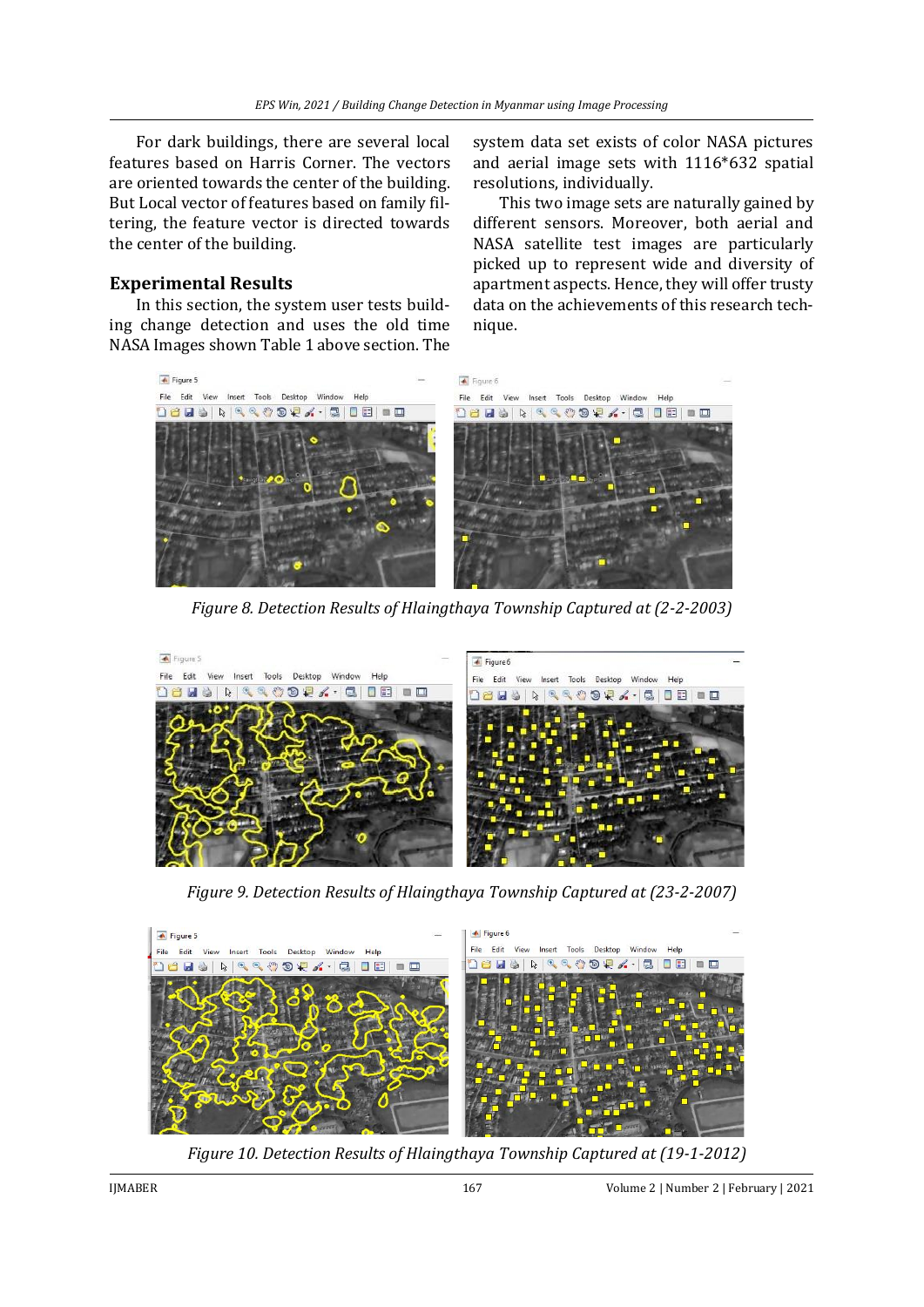*EPS Win, 2021 / Building Change Detection in Myanmar using Image Processing*



*Figure 11. Detection Results of Hlaingthaya Township Captured at (29-1-2017)*



Figure 12. Detection Results of Hlaingthaya Township Captured at (8-4-2020)

# *Computation Time*

Computation time of this system is very short. consider the time needed by all building detection modules in particularly relies on the experiment pictures.

| Module                    | FAST    |
|---------------------------|---------|
| Preprocessing             | 10.7188 |
| Local Feature Vector      | 7.5469  |
| kernel Density            | 30.8125 |
| <b>Building Detection</b> | 0.3750  |
| Total                     | 49.4531 |

*Table 2. Computation Time to detect Buildings*

This system describes table with all CPU timings for each module in Table 2. In reporting these results, the system user used a PC with Intel Core i3 processor with 3-GHz clock speed and has 8 GB of RAM. The users used MATLAB 2016a as coding platform. Region thresholding is 1.5.

# **Conclusion and Discussion**

Automatic building change detection for NASA image is researched in this journal from the last decades until present time. This research can help the users to understand how a city can improve and how it can improve its standard of living in a short period. This paper should consider region threshold, local feature vector values  $\overrightarrow{K}$  and without shadow. After a thorough test this method can detect most buildings (other Properly, both size, shape and strength) aeronautical satellite images and economy real time processing for further researches.

# **Acknowledgements**

The writer of this journal special thanks to chief editor and the unknown reviewers for their precious time, comments, and corrections and journal publication.

# **References**

K. Segl and H. Kaufmann, "Detection of small objects from highresolution panchromatic satellite imagery based on supervised image segmentation," *IEEE*